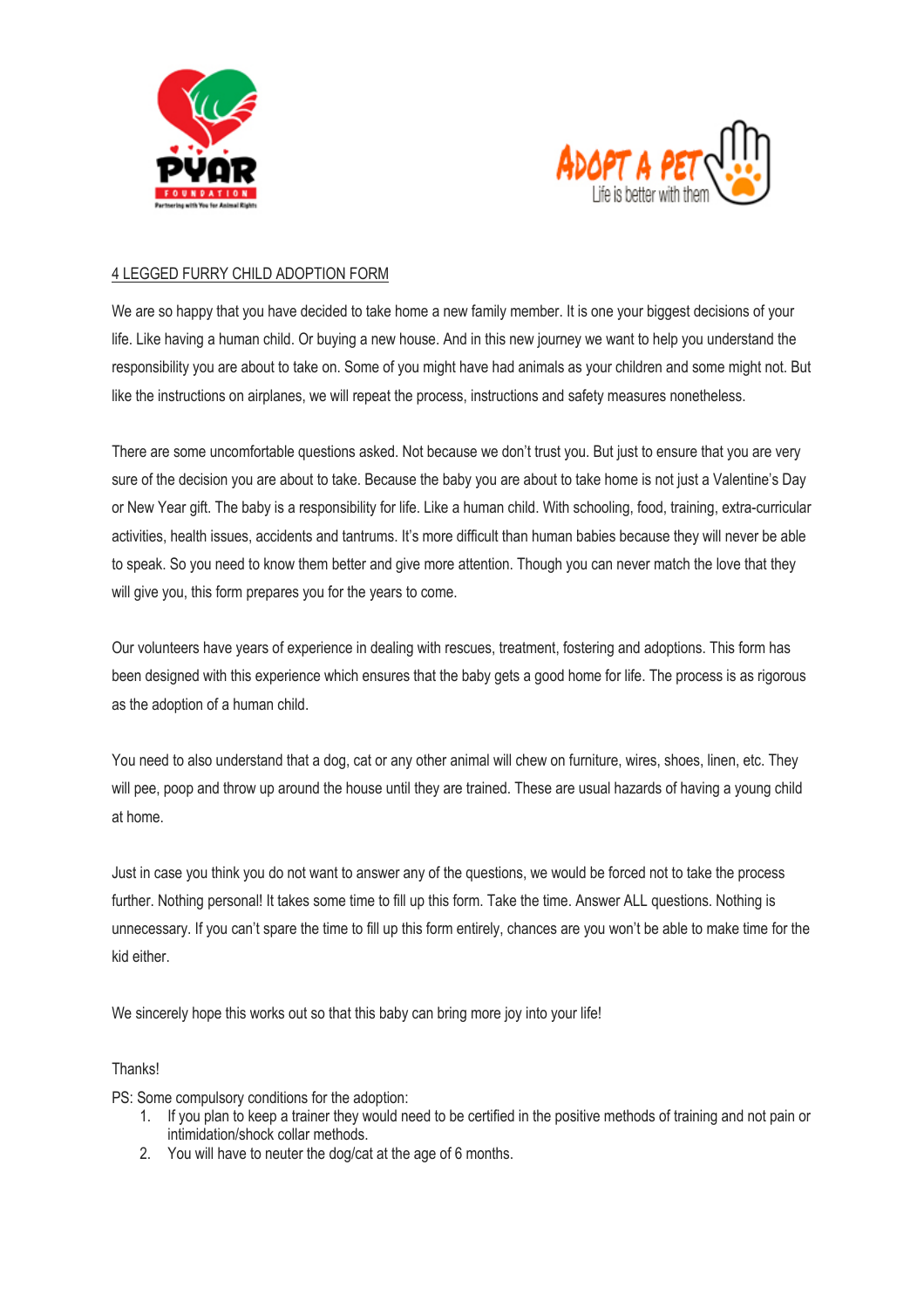



# **The person adopting the pet will have to fill up this form.**

Name:

Age:

Occupation/Profession (Details of work address):

Social media ID (If any) Facebook ID

Instagram ID

Why do you want to adopt a pet?

Do you live with your family?

Address:

Owned:

Rented:

If rented - are dogs/cats allowed in the society?

Is the landlord ok with dogs in his/her house?

Once the lease gets over, if you don't get a pet friendly owner/society – What is the back-up option?

## *If rented apartment – You will need to send us the address of the new apartment whenever you move.*

## **Send Pictures and video of your house. Interior and exterior.**

Are you vegetarian non-vegetarian?

Emergency (Alternate) Contact person: Name: Address: Contact number: Relation with you: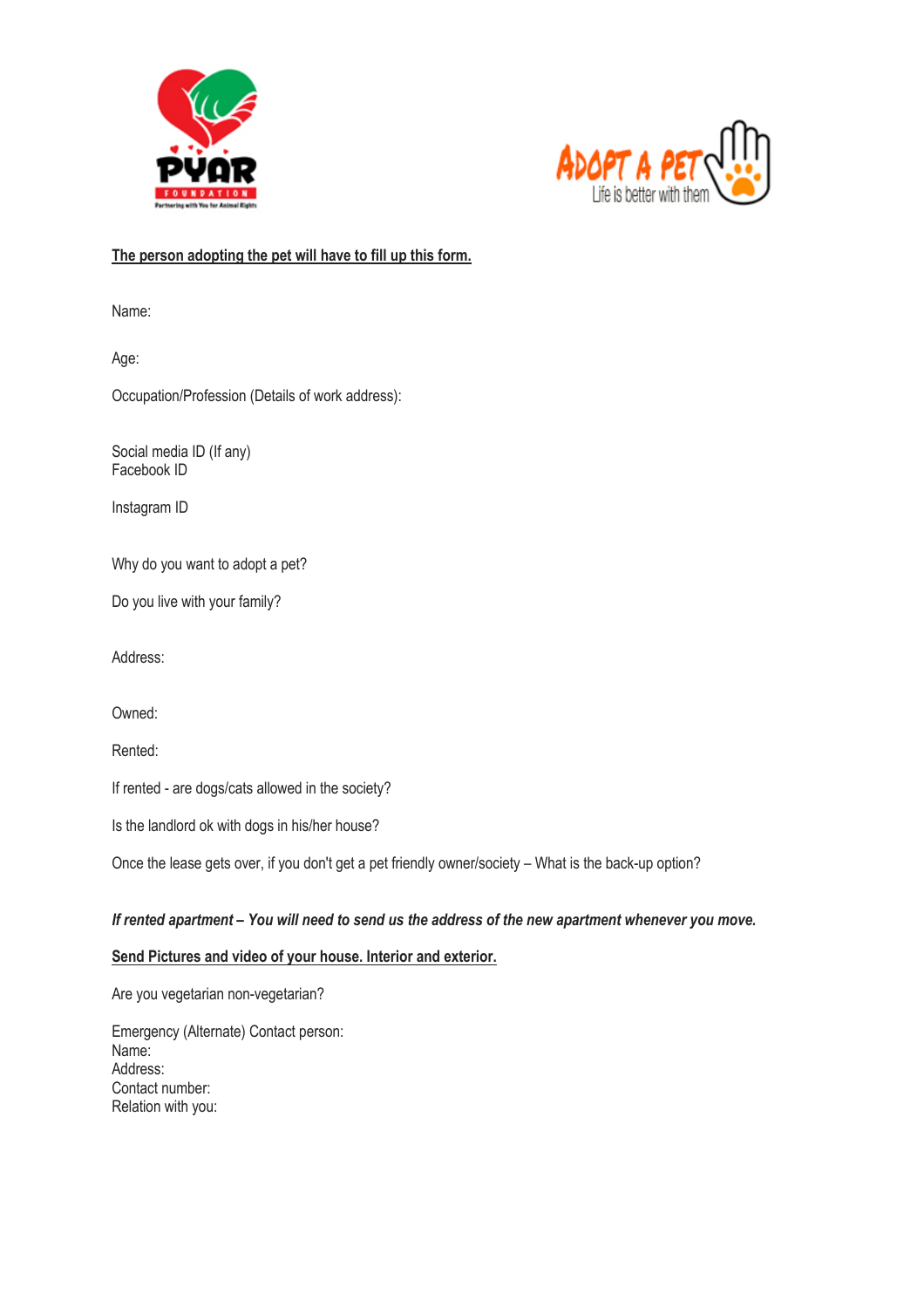



Have you had a dog/cat before?

If yes: Is he/she neutered?

Who is/was your vet?

Vet contact details -

Is the current dog/cat still alive?

Age and gender of dog/cat

If not - how did he/she pass?

Do you understand what it entails to have a dog/cat?

Have you done your research?

The dog has to be taken for regular walks out in the open at least twice a day. Will you be doing it or will you appoint a dog walker for the walks?

If you are adopting a cat, then all the windows in the house should be covered by nets. If not, are you willing to cover them with nets?

How many people are there in your family?

Please give details of each member.

If there is a child in the family, please mention the age.

Are they all animal lovers as well?

Is there anyone in the family that is giving into the pressure of having a dog/cat because everyone else wants a dog/cat?

Is anyone in the family allergic to dog/cat fur?

**If you are single -** When you do get married and you aren't allowed to have a dog/cat at your in-laws/married home where does the dog/cat go?

**If married couple/live in** - what happens if you split - who gets the baby?

**If you are a family without children**- what if doctor says get the dog/cat out when you/wife is pregnant - what is your take on that?

If you get transferred or move to another country what happens to the dog/cat?